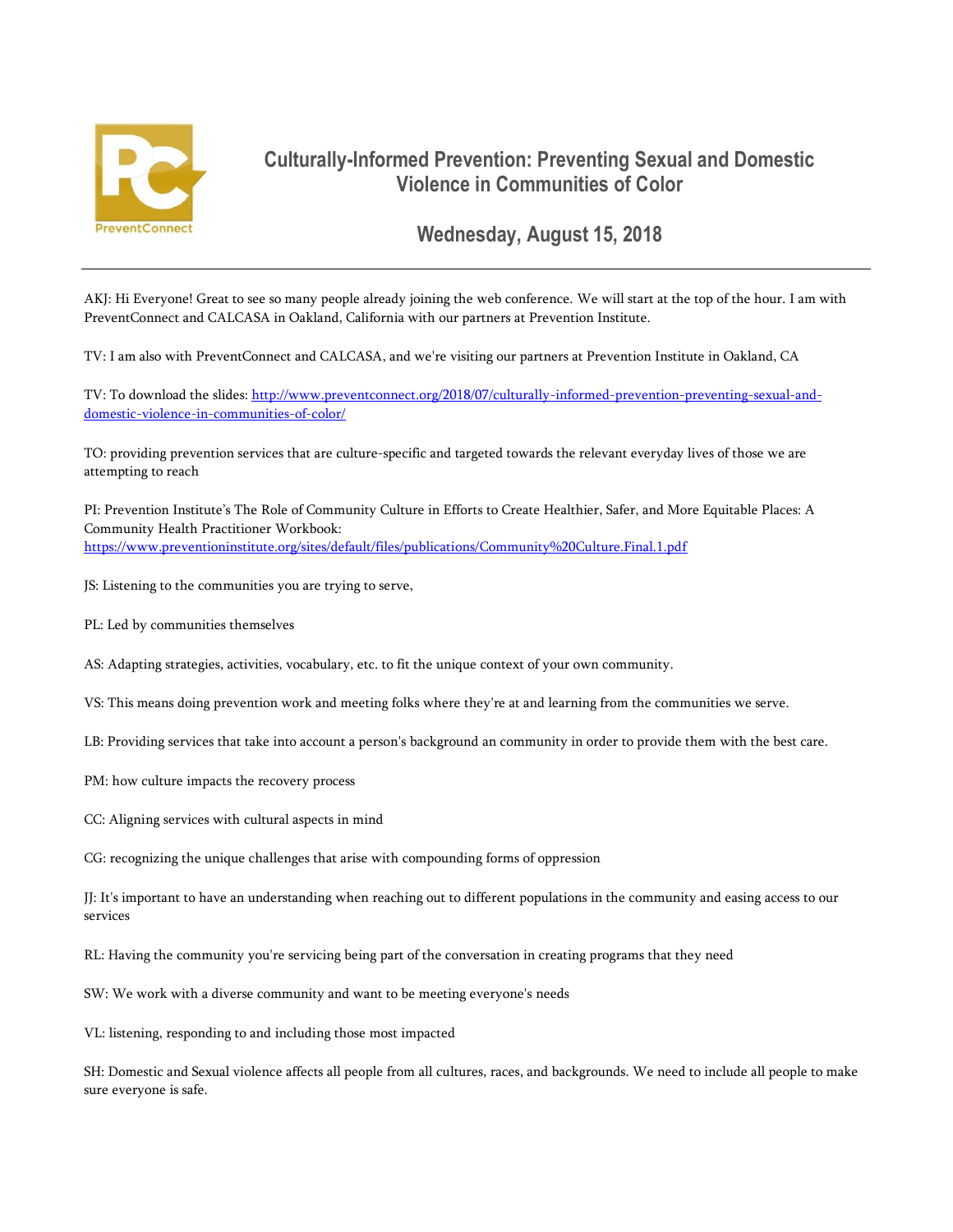LC: Services that acknowledge different cultures and tailor services to specific beliefs and customs

TB: Providing inclusive services for all cultures

PI: For more information about THRIVE visit: [https://www.preventioninstitute.org/tools/thrive-tool-health-resilience-vulnerable](https://www.preventioninstitute.org/tools/thrive-tool-health-resilience-vulnerable-environments)[environments](https://www.preventioninstitute.org/tools/thrive-tool-health-resilience-vulnerable-environments)

CR: Understanding how your culture can impact your ability to be safe.

LG: Figuring out the best services to use with the clients we are working with.

LM: inclusive language and frameworks but more than that setting biases and assumptions aside, listening to people and communities speak about their experiences, asking questions, learning. also looking inward at our biases and assumptions and how they impact our own thoughts, choices and safety.

TB: Centering one's cultural knowledge and lived experience when addressing prevention programming for sexual assault and gender violence, as well as centering that in the response work which develops healing among those who identify as survivors.

PI: From Futures Without Violence – Beyond Halal and Haram: Muslims, sex, and relationships <https://www.futureswithoutviolence.org/beyond-halal-haram-muslims-sex-relationships/>

SF: Sarah Froese Intimate Partner Violence Program Assistance Coordinator

PI: To learn more about Prevention Through Liberation: Theory and Practice of Anti-Oppression as Primary Prevention of Sexual and Domestic Violence - <https://www.ocadsv.org/resources/browse/71583>

TR: Are you meaning that there is racism within the aboriginal community itself or racial bias from outside communities against the aboriginal peoples?

ST: Please reconsider the word 'tribe' that word is oppressive

NS: Is anyone else experience loud clicking noises on the audio?

DD: Having the intention, and whenever possible, reflect the power imbalances that exist in the different spaces we do the work

GK: We have started an agency wide conversation about intersecting oppressions and the impact on our work with each other and our clients

MH: No. the loud clicking noises are not happening through my audio

LC: When you talk about aboriginal community - what communities are you referring to?

LB: Providing resources that are culturally responsive and listening to those communities being effective and working to support them

SM: We actually address power-privilege-privilege in both staff and volunteer training, we have staff 'task forces' focused on figuring out how to do this work in anti-oppressive ways

MF: Audio wouldn't work for me at all. I had to dial in on phone for audio.

MZ: We look at it through the lens of domestic abuse, violence as well as child abuse. My position focuses on prevention education in school age children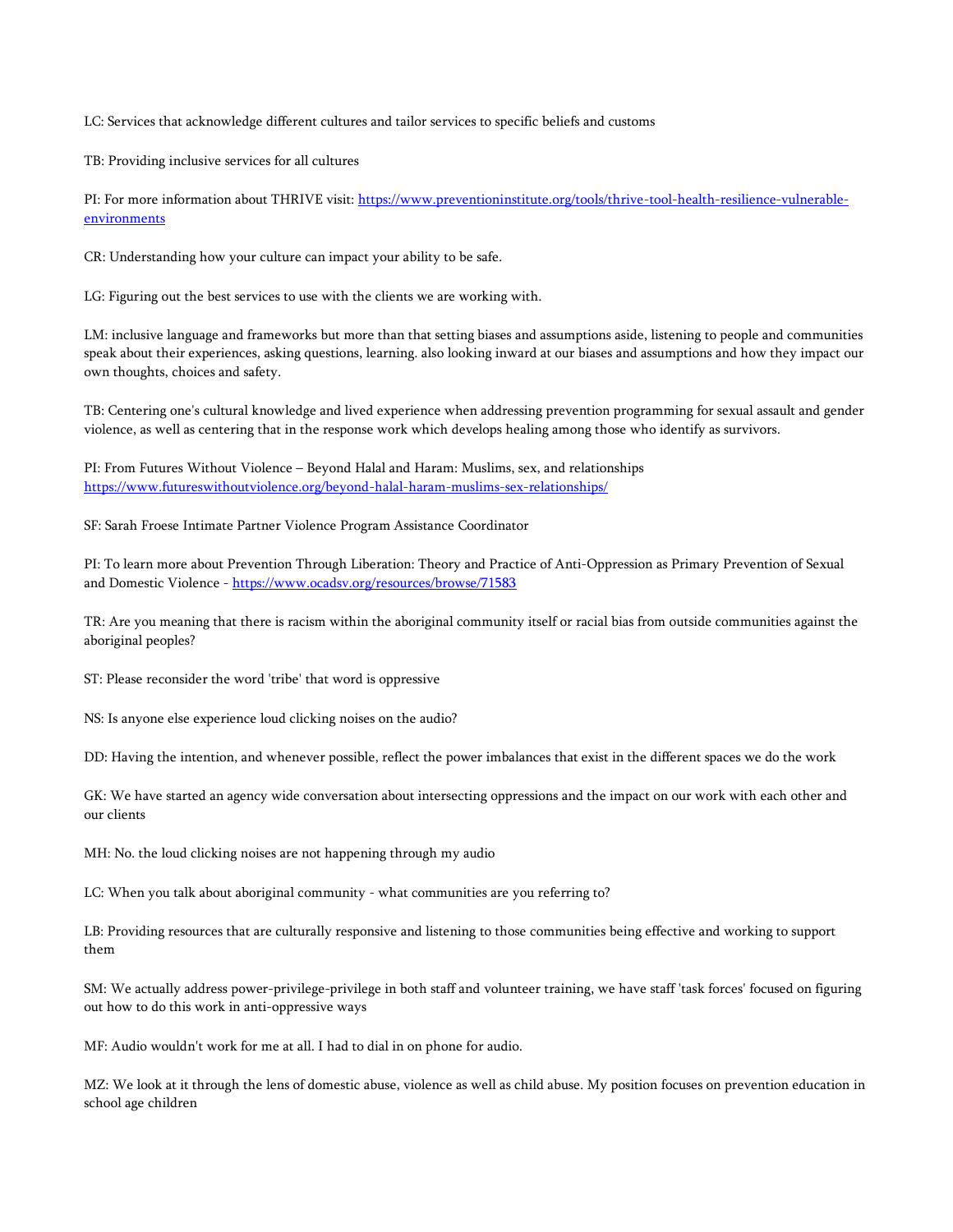VL: We are naming/speaking about oppression, examining ourselves, the organization and other structures. Applying a social justice lens in our work

CC: Empowering survivors via education and speaking with them about understanding the systems of oppression. The county my organization serves has a few inner-cities and we work with students and survivors and speak about whole systems to empower them

GK: What do you mean by moving upstream?

SF: Reviewing family members of military as they are also a "casualty of War' and the oppression they feel are that hands of Veterans, how do we help both

CR: We define oppression as the act of depriving an individual from expressing personal choices and feelings. We discuss how often times traditions or family values can place us in a position that compromises our personal freedom.

AS: @George - moving upstream means getting the root causes. More on moving upstream: <https://www.ncbi.nlm.nih.gov/pmc/articles/PMC3431152/>

AS: The river story also is helpful in understanding "moving upstream" <http://wiki.preventconnect.org/River+Story?responseToken=0eebd18bcdcd0a8b23ed075c32d0aba3e>

EJ: Curious - what does the (.) mean? I noticed it was in both the "don't touch my hair" and "my body is not yours to stare at" depictions

BL: Emily, I was wondering that myself.

TB: I was also wondering that as well..

TB: I was wondering too!

KC: I think a way to look at that is also not having to justify why they don't want someone to touch their hair. simply saying don't touch my hair is enough.

CB: Was the youth Native? If so, Native people have a deeper sacred meaning to their hair. It is protocol for some tribes for people not to touch it.

CC: Is it a good idea to talk to clients about how oppression may affect sexual violence and domestic violence? What about talking to clients about internalized oppression? How can this work or area of research be used in advocacy?

TB: How do we give power to the families of color when systems seem set up to continue to break families apart, i.e. immigration/deportation/ school to prison pipeline, incarceration rates of black women and men, etc. Many families are trying but working 2 and 3 jobs to barely make ends meet, if they're able to

AS: Good question, Tamera. What do others think? How have others given power to families?

AKJ: Wooo! Yes, Kimber!

LOA: Yay, Kimber!!

KMK: Great questions, Tamera. That is something that we here in Oregon keep trying to figure out. Our Executive Director, Vanessa Timmons, really is hoping that we can move prevention into communities not only stay in the schools.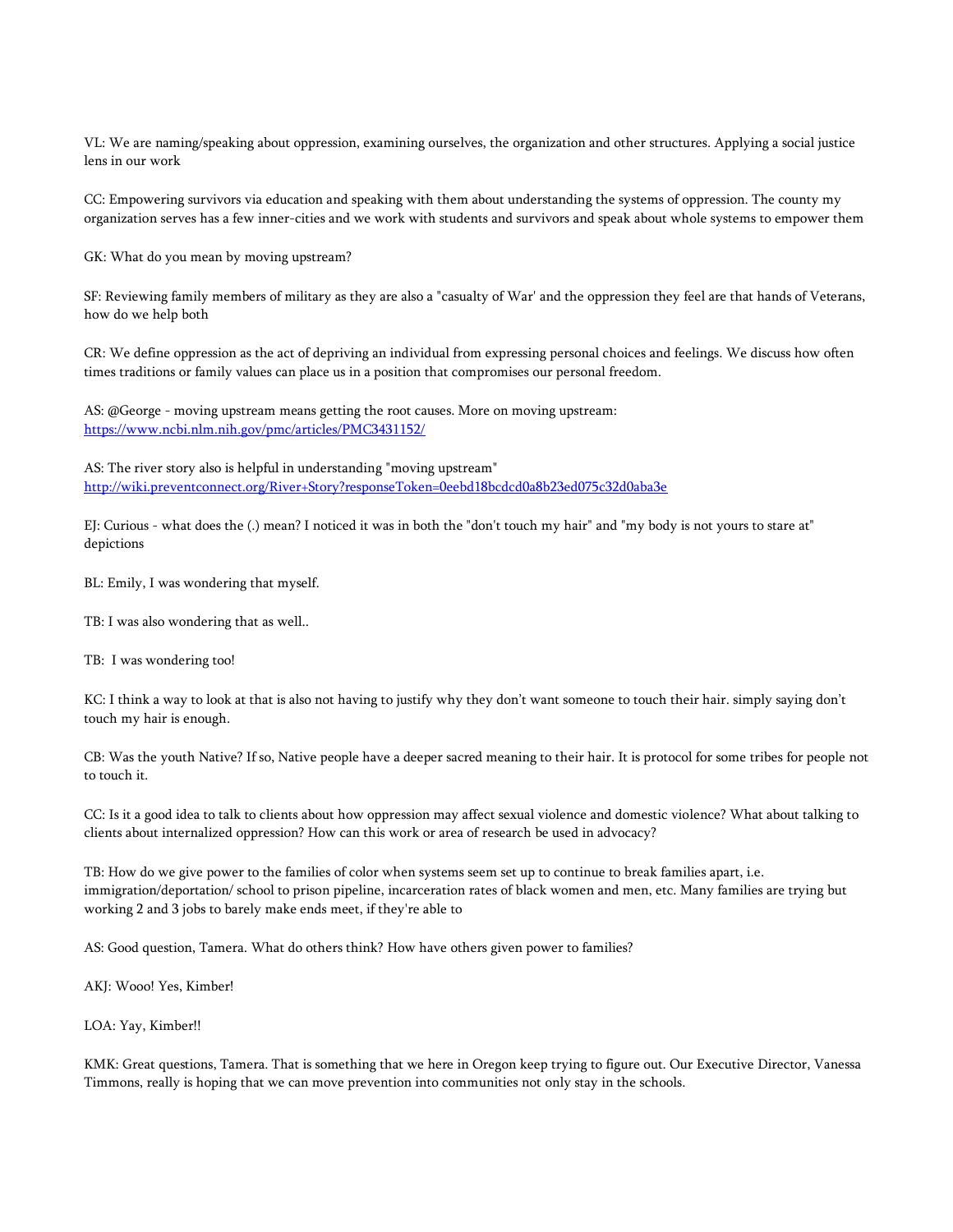KMK: We have not seen a lot of models that are within & by the community outside of schools. Hoping to hear more.

CC: I don't know if it's giving families power, per se, but at our organization SAVE we give families of survivors of sexual violence 4 free sessions of counseling (as well as the survivor), as we run a counseling agency with our sexual violence program. We also offer counseling on a sliding scale basis so that everyone regardless of income can receive services. We are also brainstorming doing webinars/video workshops for parents so after long days of working or multiple jobs they are able to access information and education.

BL: We are in a rural area and our schools are not accepting of us doing a Prevention class in the schools. It is really hard to get them to understand the importance of this for the children. Do you have any suggestions on how to get through to the schools/school board that these Prevention classes are vital to the school system in helping children have this knowledge?

VL: Hi Tamera, our agency has partnered with folks doing antipoverty work that takes the "blame" of poverty off of those experiencing it. Several of our staff have been trained in the program and it has been a great experience. The program is called Getting Ahead.

MZ: I'm an 11-year veteran certified Texas teacher and as far as getting into schools...

MT: Support of local leaders through collaboration

SER: Many of our programs have strong relationships that exist within their community. We have been building on those to increase collaboration.

MZ: ...start with as high up in administration as you can. Come at them with research and statistics and numbers

JN: We want to educate the community about violence and sex trafficking.

KH: Collaborating with community partners and local resource centers!

KL: Building off of and expanding relationships with community partners. Another strength has been finding people or are passionate about prevention work and using them to help you expand your reach throughout the state.

VS: Listening, collaborating, changing and adapting practices to better serve and meet the needs of folks

GK: Good relationships with community partners

LO: Our agency is making strides in educating the community about sexual violence and awareness. We are in the schools talking about healthy relationships and we also have regular events such as self-defense classes, art contests, plays etc. to foster awareness.

LG: I work with men perpetrators of domestic violence. I believe it's important for prevention of domestic violence to really give these men the tools and skills to have relationships that are non-violent, without abuse. For some of these men, they were not raised in a healthy environment and domestic violence was the norm.

KL: Community buy-in before implementing programs

CR: We have provided community education and have elicited the help of community partners to recognize and address the needs of survivors and enhance networking efforts that will help survivors maintain safety and prevent more incidents within the community.

PI: MESA Fotonovela on CSA prevention: [http://www.preventconnect.org/wp-content/uploads/2018/07/MESA-fotonovela-2014](http://www.preventconnect.org/wp-content/uploads/2018/07/MESA-fotonovela-2014-desktop-print.pdf) [desktop-print.pdf](http://www.preventconnect.org/wp-content/uploads/2018/07/MESA-fotonovela-2014-desktop-print.pdf)

MT: Can you send out the links that have come through during chat in post webinar email?